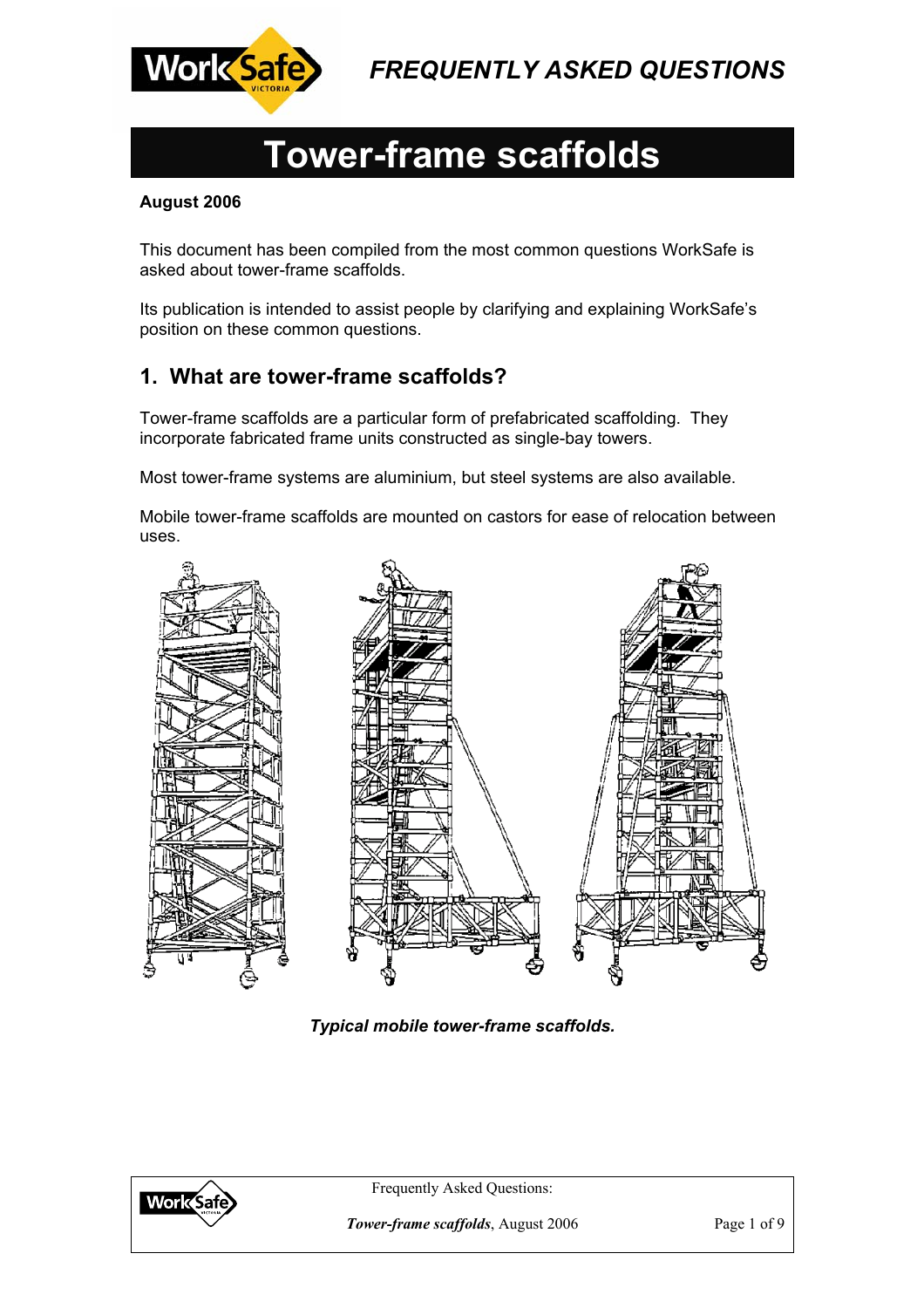# **2. Who can erect and dismantle tower-frame scaffolds?**

If the fall-height from the scaffold's top working platform will be **more than 4 metres**, anyone erecting, altering or dismantling the scaffold at a workplace must hold an appropriate scaffolding certificate of competency, or be a trainee under the direct supervision of a certificate holder.

The minimum nationally uniform certificate class required is **basic scaffolding**  (class code SB).

A certificated scaffolder directly supervising a trainee must be specifically authorised by the employer to oversight the trainee.



*Note: The fall-height is taken to be the vertical distance from the top working platform to the lowest point to which an object could fall. It takes no account of edge protection provided to the platform. As shown in the illustration on the right, a low-height scaffold located adjacent to the edge of an elevated floor can have a potential fall-height exceeding 4 metres, and would require certification to erect. Also note: Perimeter guard-railing on the suspended floor shown on the right has been omitted for clarity.* 

If the fall-height from the top platform will **not exceed 4 metres**, then a person who has been adequately trained and instructed in the erection and dismantling of that brand and model of scaffolding system may carry out the work.



Frequently Asked Questions:

**Tower-frame scaffolds**, August 2006 Page 2 of 9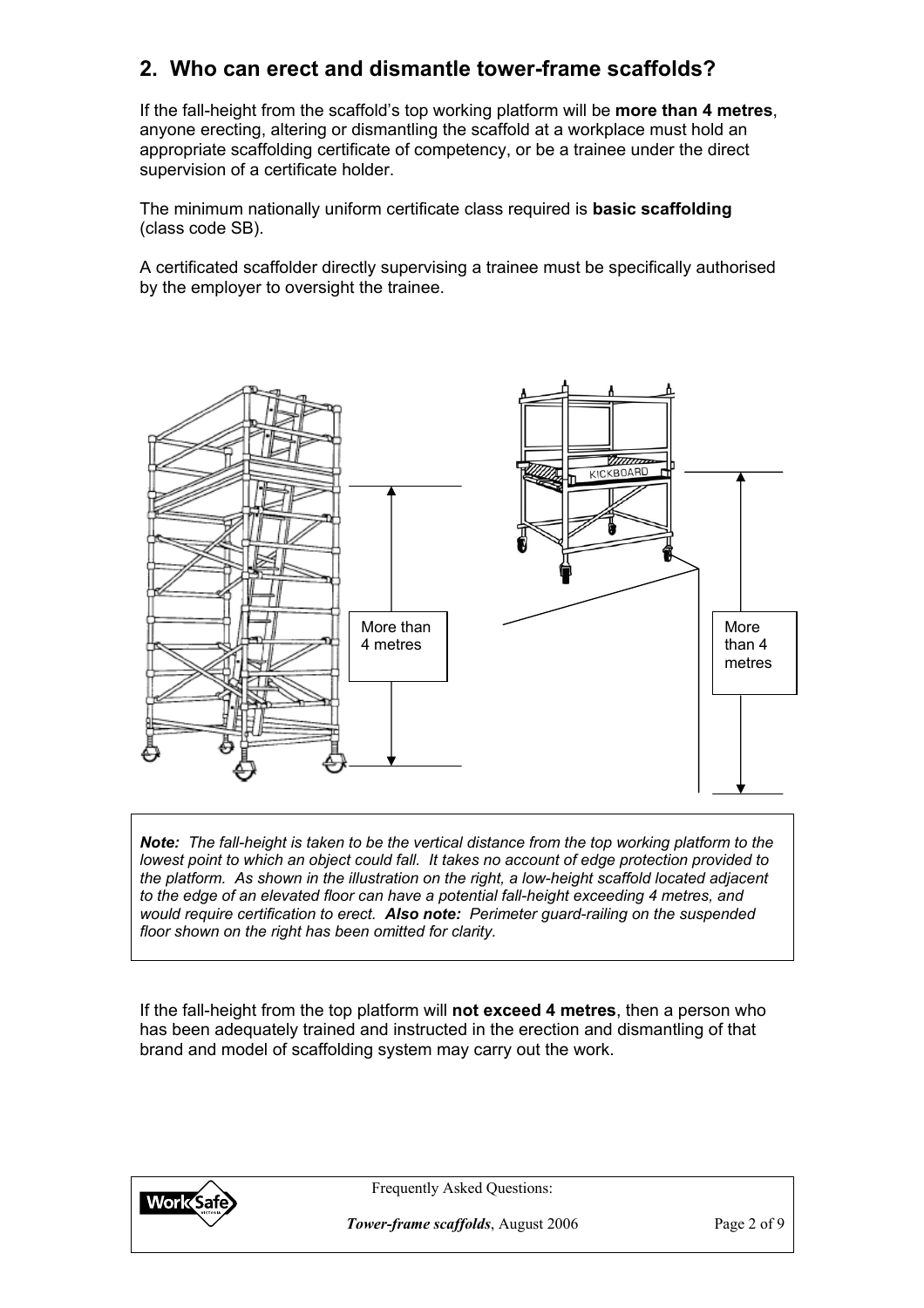# **3. What should the supplier's information include?**

Suppliers of tower-frame scaffolding must have adequate information concerning:

- The purpose(s) for which that particular system was designed, and
- Any conditions necessary to ensure that scaffolds constructed from the system's components are safe and without risks to health if used for a purpose for which the system was designed.

This information must be given to each business or individual to whom tower-frame scaffolding components are supplied.

The information must also be given, upon request, to anyone using or about to use that particular system's components.

Suppliers' safe-use information usually takes the form of product brochures or data sheets. Some suppliers also publish this information on their internet websites.

As a minimum, the supplier's documented information for a particular make and model of a tower-frame scaffolding system should include:

- Instructions for erection, dismantling, transportation, storage and maintenance.
- A guide on safe working practices, including ensuring the stability of the erected scaffold.
- Guidance on the type of scaffolding coupler(s) to use when connecting ties and other accessories. [See Question 11 for further information on this issue.]
- Duty of scaffold, including maximum platform capacity. [See Question 10 for further information on this issue.]
- Maximum number of working platforms. [See Question 6 for further information on this issue.]
- Maximum height. [See Question 5 for further information on this issue.]

The supplier's documented information should be readily available to those erecting, using, inspecting or dismantling scaffolds, to those supervising or monitoring the work, and to workers' elected health & safety representatives.



*Examples of suppliers' erection instructions* 

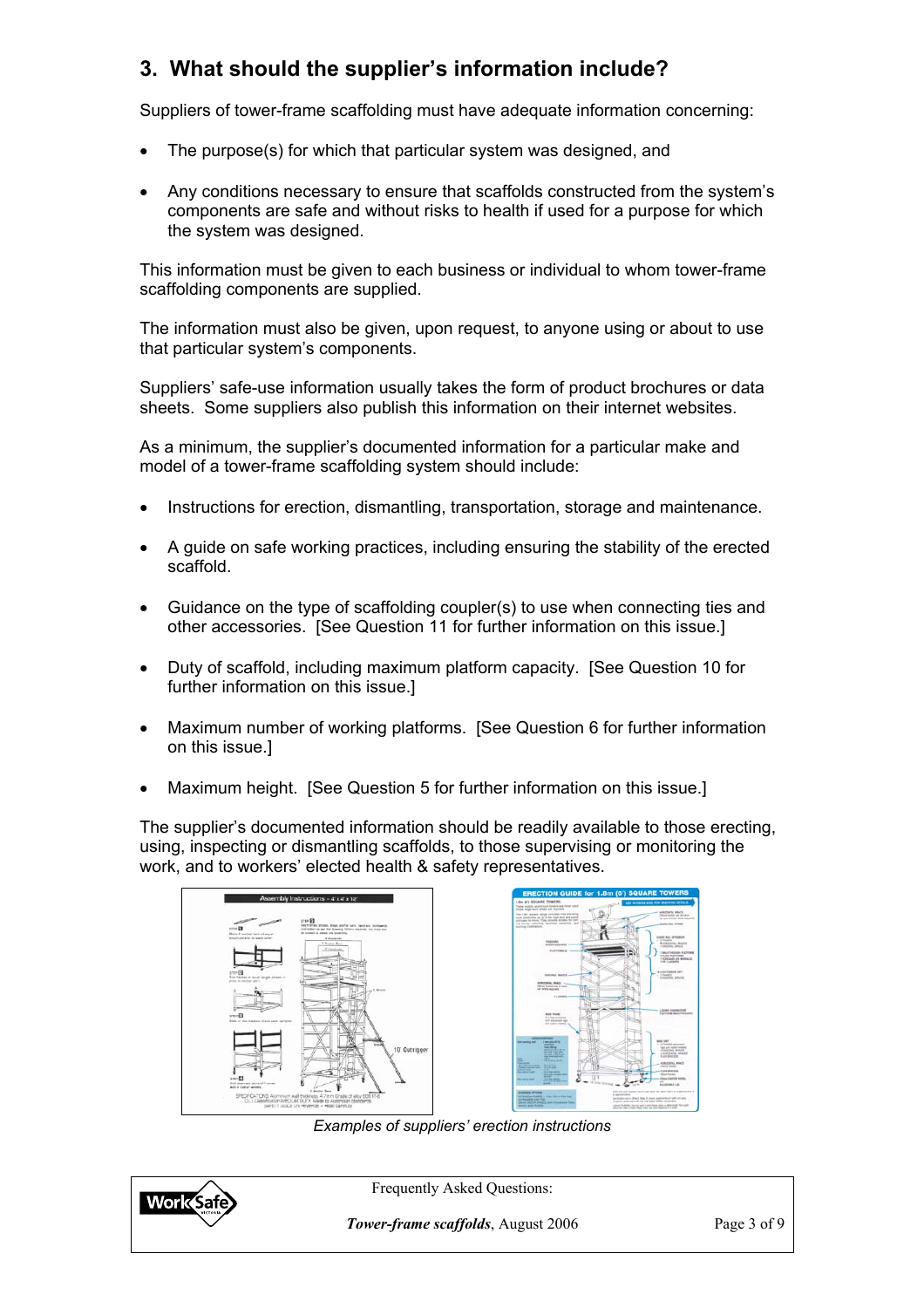# **4. Can towers be linked together to form a safe run of scaffold?**

Not unless both the following apply:

- It is possible to construct a full length, unobstructed working platform at any lift in the configuration, and
- The supplier's documented information specifies such a configuration.

# **5**. **How high can tower-frame scaffolds be safely erected?**

The maximum height for which the particular tower-frame scaffolding system has been designed should be clearly stated in the supplier's documented safe-use information.



*Note: The height of a scaffold is regarded as being the vertical distance from the supporting structure to the highest working platform of the scaffold.* 

The freestanding height of a light duty aluminium tower-frame scaffold with a base width of less than 1.2 m should not exceed twice the least base width (unless otherwise specifically stated in the supplier's documented information).

The height of any light-duty tower-frame scaffold should not exceed 9 m (unless otherwise specifically stated in the supplier's documented information).



Frequently Asked Questions:

**Tower-frame scaffolds**, August 2006 Page 4 of 9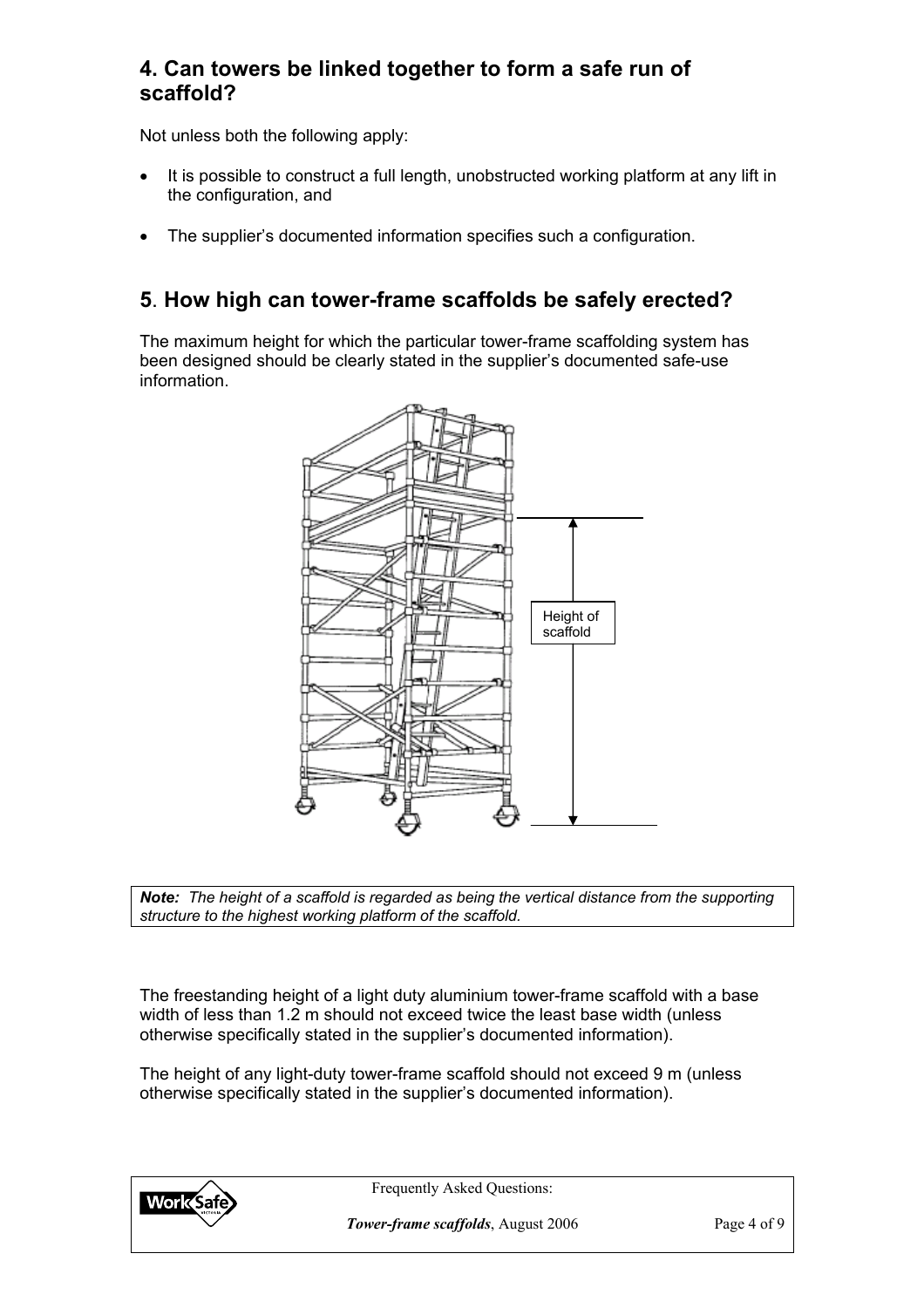#### **6**. **How many working platforms can a tower-frame scaffold have?**

The maximum number of working platforms the particular tower-frame scaffolding system has been designed to support should be clearly stated in the supplier's documented safe-use information.

If this is not clearly stated, then only one working platform should be used.

*Note: A working platform should be the full width of the scaffold frames. Most systems include prefabricated platform units (usually about 600 mm in width) which can be positioned side-by-side to form the platform. Some older steel systems are designed to be used with cleated timber scaffold planks.* 

*Intermediate platforms are generally installed for access purposes only, not as working platforms.* 

#### **7**. **What are the requirements for a ladder access provided to a tower-frame scaffold?**

Generally, a ladder access to a platform supported by a tower-frame scaffold should be constructed within the framework with a hinged trapdoor in the working platform. (See illustration on the right.)

The ladders should be single, industrial-grade ladders.

They should:

Be pitched at a slope of not less than 1:4 and not more than 1:6 (horizontally to vertically).



- Be secured against displacement.
- Be provided with landings at the head and base; except where the ladder rests on a fully covered supporting structure, the base landing may be omitted.
- Extend at least 900 mm above landings.

The height between ladder landings should not exceed 4 m.

Ladders on mobile scaffolds need to be clear of the supporting surface.

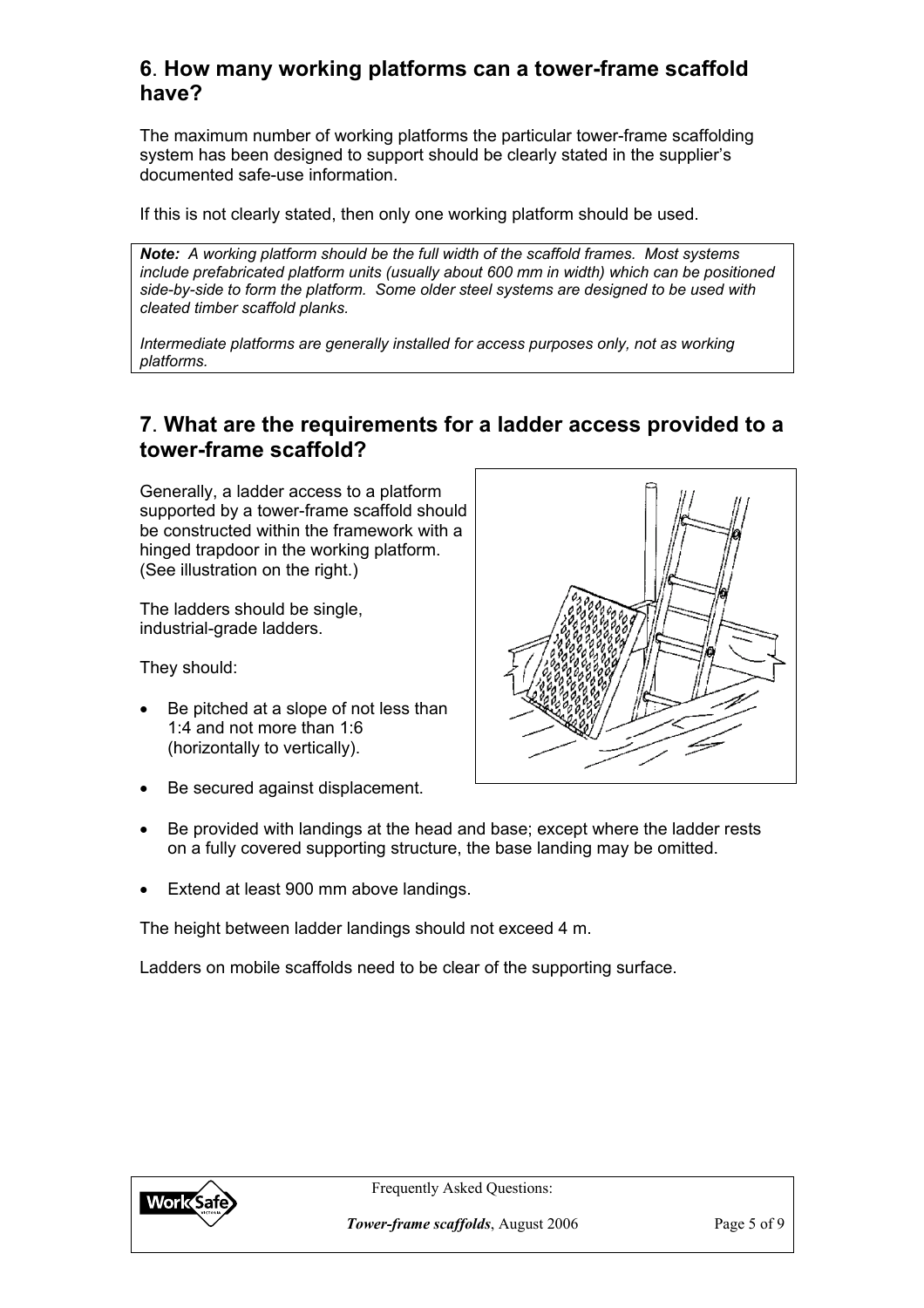# **8. Are the access requirements the same for low-height towerframe scaffolds?**

WorkSafe's policy on this matter is as follows:

- Every scaffold working platform must have a safe and suitable means of access and egress.
- The suitability of forms of access and egress depend upon several factors, including the actual environment in which the scaffold is used and the platform's height above the supporting surface.
- Making people climb into the scaffold's framework in a crouching position in order to reach an internal ladder is a risk to their health or safety. (*see photograph 1*)
- Attaching angled external ladders to small and light aluminium tower-frame scaffolds is also not an acceptable form of access because of the potential instability of the scaffold to which this could give rise.
- x **When the scaffold is set up on enclosed floors or similar areas where a person could not fall from the platform more than 2 metres, and where the height of the working platform above the supporting service does not exceed 2 metres, the means of gaining access to the working platform that presents the least overall risk of injury is to climb the scaffold's endframes, but not the diagonal braces.** *(see photograph 2)*
- Where end-frame climbing is used for platforms of up to 2 metres in height, there should be no obstruction at the point of access, such as from a toeboard or a guardrail.





*Photograph 1: Unacceptable Photograph 2: Acceptable*



Frequently Asked Questions:

**Tower-frame scaffolds**, August 2006 Page 6 of 9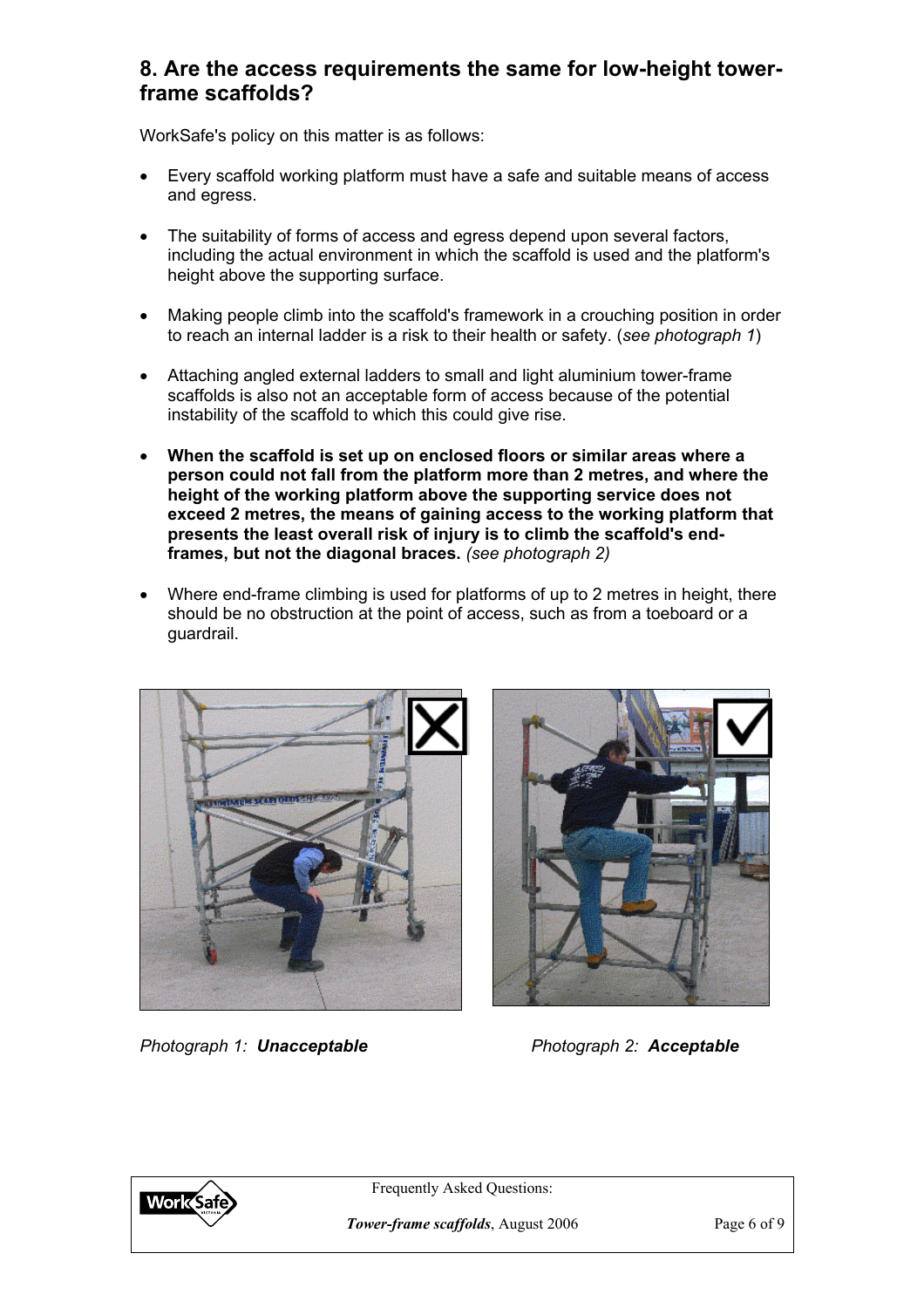# **9. At what height is edge protection required on tower-frame scaffolds?**

Generally, wherever a person or object could fall a distance of 2 m or more from a platform, edge protection in the form of guardrails, midrails and toeboards is required to be fitted to all open sides and ends of the platform.

Situations where edge protection should be provided regardless of the height include:

- Where the type of work to be undertaken from the scaffold makes it difficult for the worker to be fully aware of the location of the platform edge.
- Where the work involves restricted vision such as welding and oxy-acetylene cutting.
- Where workers on scaffolds are adjacent to impalement hazards such as exposed reinforcement bars or star pickets.

#### **10**. **What is the load limitation on a tower-frame scaffold?**

Working platforms on scaffolds are generally rated as light, medium or heavy duty.

The duty rating for a particular scaffold should be established from the supplier's information.

The load limits for these duty ratings are as follows:

- Light duty up to 225 kg per full-width platform per bay. This is usually suitable for plastering, painting, electrical work, and other light tasks.
- x **Medium duty** up to 450 kg per full-width platform per bay. This is usually suitable for general trades work.
- **EXECT** Heavy duty up to 675 kg per full-width platform per bay. This is what is generally needed for bricklaying, concreting, demolition work and most other work tasks involving heavy loads or heavy impact forces.

These safe load limits include the weight of people (which is taken to be a nominal 80 kg per person), plus the weight of any materials, tools and debris on the platform.

Therefore, a properly constructed scaffold with a light duty working platform can safely support 1 worker and 145 kg of tools and material, or 2 workers and 65 kg of tools and materials.

*Note: The current review of the Australian Standards for scaffolding may result in the nominal weight of a person being increased to 100 kg.* 



Frequently Asked Questions:

**Tower-frame scaffolds**, August 2006 Page 7 of 9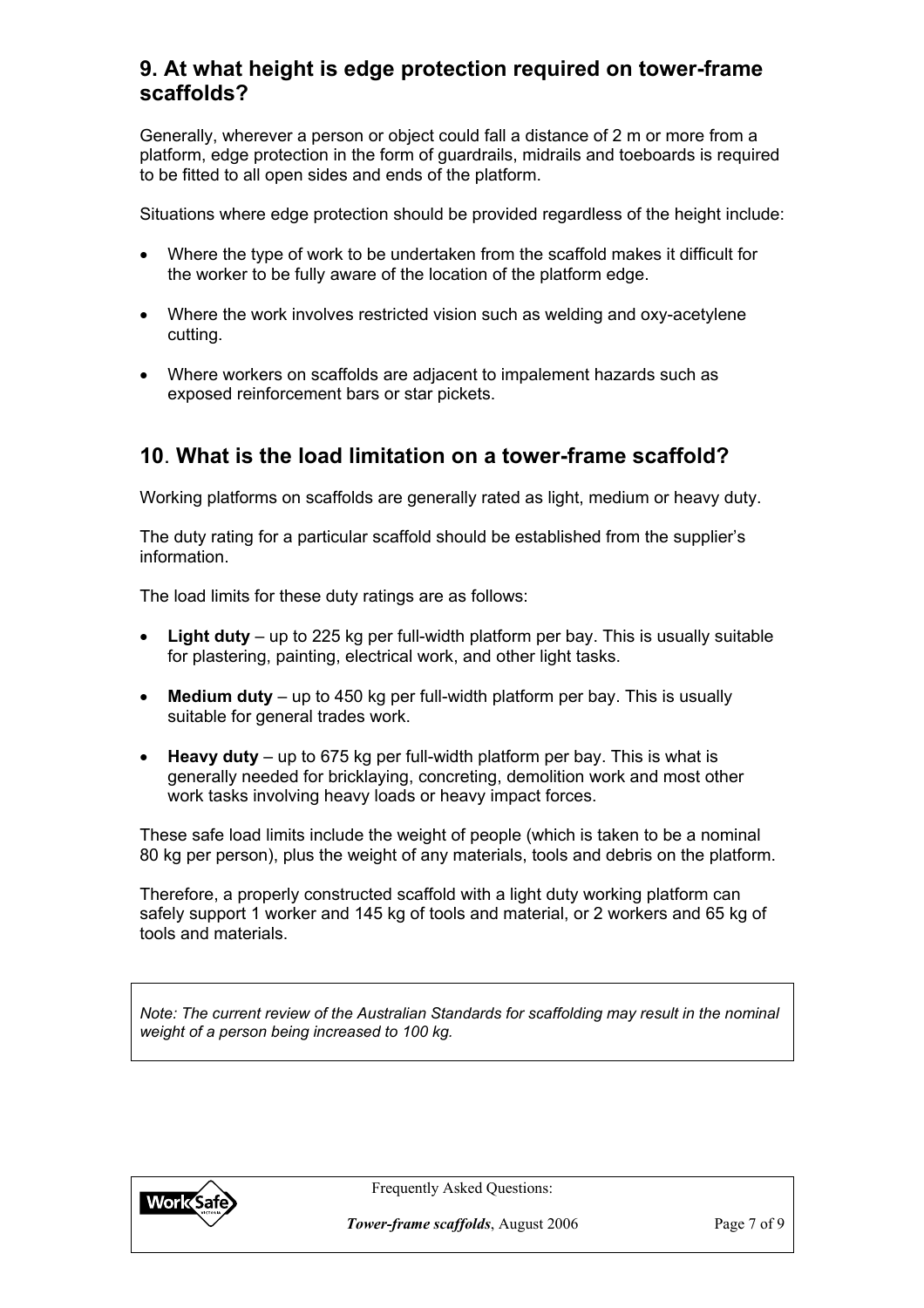# **11**. **What couplers can be used to tie tower-frame scaffolds to the supporting structure?**

Where a tower-frame scaffold is to be erected higher than its maximum allowable freestanding height, one way of stabilizing it is to tie it to the adjacent structure using scaffold tubes and couplers.

Normal plain scaffold tube has a nominal outside diameter of 48 mm, and most scaffold couplers are designed for tube of this diameter.

However, some light duty aluminium tower-frame systems use prefabricated components with outside diameters that are different from scaffold tube. For example, some systems use components with an outside diameter of 50 mm, and have specifically designed couplers to accommodate the wider diameter. When tying this type of scaffold make sure that the couplers:

- Are compatible with the components,
- $\bullet$  Will not distort the components,
- Will embrace the components over their full bearing surface, without distortion of the coupler, and
- Can also be properly fixed to normal scaffold tube.

#### **12. What are the basic rules for using mobile scaffolds safely?**

When a tower-frame scaffold is mounted on castors for use as a mobile scaffold, the following rules should be strictly observed:

- Only use the scaffold on a hard, flat surface. (On soil, use steel channels or similar to provide a hard, flat surface.)
- For castors with no height-adjustment, the surface must also be level.
- For castors with adjustable legs, do not use the scaffold on surface gradients greater than 5 degrees, unless provision is made to take the load off the castors during the use of the scaffold.
- x Keep the scaffold well clear of live electrical powerlines. The minimum safe clearance distances are 4.6 m horizontally and 5.0 m vertically. The 5.0 m clearance is from the top of the guardrail on the scaffold.
- Do not position the scaffold closer than 1 m to any slab edge, penetration or stepdown unless a positive means to prevent it crossing the edge is in place, such as a fixed fence, rail or suitably high upturn.
- Never access the scaffold until all its castors are locked to prevent movement.
- Never relocate the scaffold while anyone is on it.
- Do not cover the scaffold with containment sheeting such as shade cloth, unless it has been specifically designed for the purpose and it is only used in an enclosed, wind-protected environment.



Frequently Asked Questions:

**Tower-frame scaffolds**, August 2006 Page 8 of 9